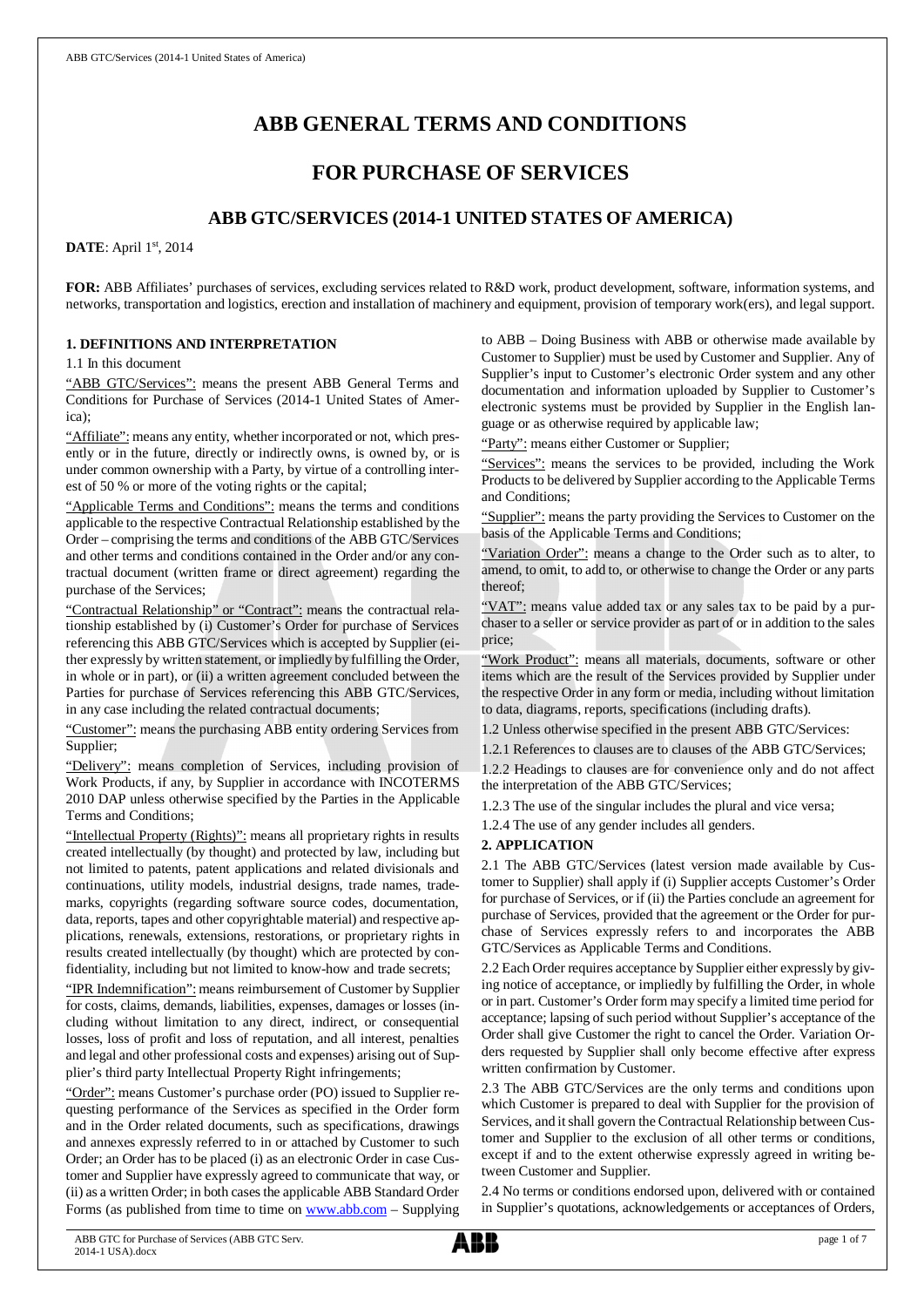specifications or similar documents will form part of the Contractual Relationship, and Supplier waives any right which it otherwise might have to rely on such other terms or conditions.

2.5 References in the ABB GTC/Services to any statute or statutory provision shall, unless the context otherwise requires, be construed as a reference to that statute or provision as from time to time amended, consolidated, modified, extended, re-enacted or replaced.

## **3. SUPPLIER'S RESPONSIBILITIES**

3.1 Supplier shall provide the Services and deliver the Work Products:

3.1.1 in accordance with the applicable laws and regulations;

3.1.2 in accordance with the quality standards stated under Clause 9.1 and specified in the Order and in the other documents being part of the Contractual Relationship;

3.1.3 free from defects and from any rights of third parties;

3.1.4 on the due date specified in the Order;

3.1.5 in the quantity specified in the Order;

3.1.6 with all skill and care and in accordance with industry best practice.

3.2 Supplier shall not substitute or modify any of the agreed materials used for the provision of the Services or make any changes to the agreed ingredients, the design or other agreed criteria of the Work Products without Customer's prior written approval.

3.3 Supplier shall take care that Work Products are contained or packaged in the manner usual for such Work Products or, where there is no such manner, in a manner adequate to preserve and protect the Work Products until Delivery completion.

3.4 Supplier shall submit invoices in an auditable form, complying with Supplier's and Customer's applicable local mandatory law, generally accepted accounting principles and the specific Customer requirements, containing the following minimum information: Supplier name, address and reference person including contact details (telephone, email etc.); invoice date; invoice number; Order number (same as stated in the Order); Supplier number (same as stated in the Order); address of Customer; quantity; specification of Services supplied; price (total amount invoiced); expenses approved by Customer, but not included in the price (to be specified by amount and category); currency; tax or VAT (amount has to be specified); tax or VAT number; payment terms.

3.5 Invoices shall be issued to Customer as stated in the Order and/or the Applicable Terms and Conditions, and shall be sent to the invoice address specified in the Order.

3.6 Expenses not agreed in writing by Customer will not be reimbursed.

3.7 Customer may issue Variation Orders to Supplier to alter, amend, omit, add to, or otherwise change ordered Services or parts thereof, and Supplier shall carry out such Variation Orders. Agreed unit prices stated in the Order and/or otherwise agreed between Customer and Supplier shall apply.

3.8 Supplier shall in no event suspend the performance of any Services or the Delivery of Work Products to Customer. In the event of Force Majeure, Clause 16 shall apply.

## **4. CUSTOMER'S RESPONSIBILITIES**

4.1 In consideration of the Services provided by Supplier in accordance with the Applicable Terms and Conditions, Customer shall pay to Supplier the fees or purchase price stated in the Order in accordance with the payment terms specified therein, provided the invoice fulfils the requirements of Clauses 3.4 and 3.5. In the event that the payment terms are determined by mandatory applicable law, such terms shall prevail.

4.2 Customer reserves the right to set off any amount and to withhold payment for Services not provided in accordance with the Applicable Terms and Conditions.

## **5. DELIVERY**

5.1 The Services shall be provided at the agreed place specified in the Order, or, if no such place has been specified, at Customer's address specified in the Order.

5.2 The Work Products shall be delivered in accordance with INCOTERMS 2010 DAP, to the agreed place specified in the Order, or, if no such place has been specified, to Customer's place of business.

5.3 Supplier shall ensure that each Delivery of a Work Product is accompanied by a delivery note, which shall contain the following minimum information (unless required otherwise by Customer): the Order number, date of Order, number of packages and contents, where applicable the customs tariff number of the country of consignment, and, in the case of partial delivery, the outstanding balance remaining to be delivered. For controlled goods, the national export control number must be indicated and, and if the goods are subject to U.S. export regulations, the U.S. Export Control Classification Number (ECCN) must be specified in the delivery note. Proofs of preferential origin as well as conformity declarations and marks of the country of consignment or destination are to be submitted without being requested; certificates of origin upon request.

5.4 Work Products shall be delivered during Customer's business operation hours unless otherwise requested by Customer.

5.5 Upon Delivery of the Work Products, Supplier (or its appointed carrier) shall provide Customer with such export documents as are applicable or necessary together with a delivery note.

5.6 Ownership (title) regarding Work Products shall pass to Customer at Delivery, except if otherwise agreed in writing. For assigning of Intellectual Property in the Work Products arising from the Services Clause 11.1 shall apply.

5.7 Supplier shall invoice Customer upon Delivery in accordance with Clause 3.4 and 3.5, but such invoicing shall be conducted separately from dispatch of the Work Products to Customer.

#### **6. ACCEPTANCE**

6.1 Customer shall not be deemed to have accepted any Services until it has had a reasonable time to inspect them following completion or, in the case of a defective performance, until a reasonable time after such defective performance has become apparent. Such reasonable time period shall be determined by the specifics of the Services, the defective performance and the circumstances of the provision of the **Services** 

6.2 If any Services provided or Work Products delivered to Customer do not comply with Clause 3 (Supplier's Responsibilities), or are otherwise not in conformity with the Order, then, without limiting any other right or remedy that Customer may have under Clause 10 (Remedies), Customer may reject the Services and/or the Work Products, and may request replacement of the Services and/or the Work Products, or recover all payments made to Supplier by Customer.

6.3 Upon Supplier's request Customer shall send written acceptance statement to Supplier.

## **7. DELAY**

If the Delivery of the Services or the Work Products does not comply with the agreed delivery date(s), then, without prejudice to any other rights which it may have under the Contractual Relationship, at law or in equity, Customer reserves the right to:

7.1 terminate the Contractual Relationship or the respective Order in whole or in part; and

7.2 refuse any subsequent Delivery of Services or Work Products which Supplier attempts to make; and

7.3 recover from Supplier any expenditure reasonably incurred by Customer in obtaining the Services or the Work Products in substitution from another supplier; and

7.4 claim damages for any additional costs, loss or expenses incurred by Customer which are reasonably attributable to Supplier's failure to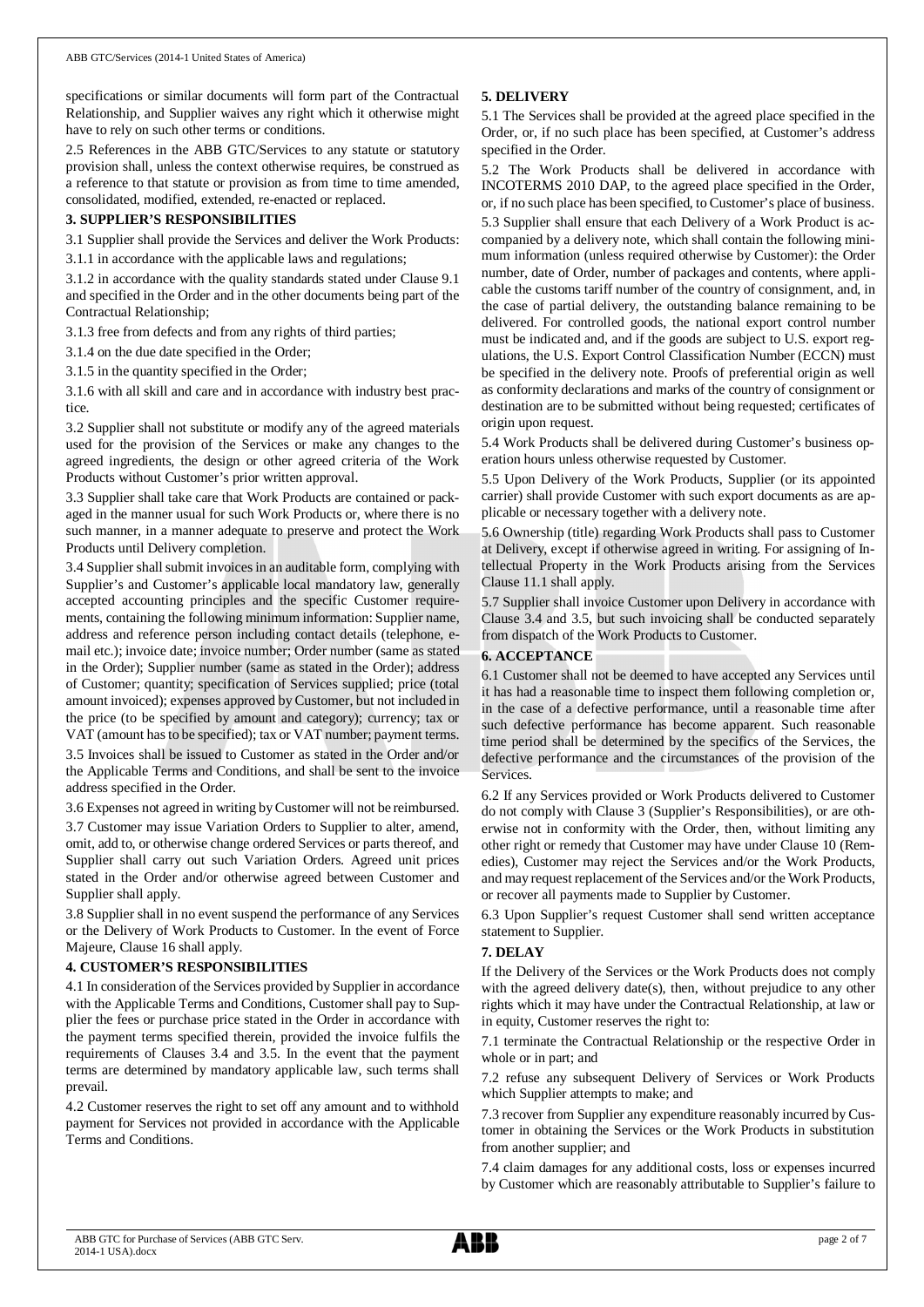provide the Services or to deliver the Work Products on the agreed dates; or

7.5 claim compensation for liquidated damages if such compensation right is expressly stated in the respective Order.

#### **8. INSPECTION**

8.1 Supplier shall allow Customer and/or its authorised representatives to inspect the Services and to test the Work Products, or parts of them at any time prior to the completion of the Services and/or the Work Products.

8.2 Notwithstanding any inspection or test sampling however conducted, Supplier shall remain fully responsible for the Services' compliance with the Order. This applies whether or not Customer has exercised its right of inspection and/or testing and shall not limit Supplier's obligations under the Order. For the avoidance of doubt, inspection of Services or testing of Work Products by Customer and/or its authorised representatives shall in no event exempt Supplier from or limit Supplier's warranties or liability in any way.

## **9. WARRANTY**

9.1 Supplier warrants that the Services (including Work Products):

9.1.1 comply with all agreed specifications, including all specified material, workmanship and the like, documentation and quality requirements, or in absence thereof are performed in accordance with generally accepted practices, procedures and standards of the respective industry and are fit for the purposes for which Services of the same description type would ordinarily be used, and that the results of the Services maintain the functionality and performance as expected by Customer according to Supplier's information, documentation and statements;

9.1.2 are appropriate and fit for any particular purpose expressly or impliedly made known to Supplier in the Order;

9.1.3 are new and unused (in case of Work Products) at the date of Delivery;

9.1.4 are free from defects and rights of third parties;

9.1.5 possess the qualities which Supplier has held out to Customer as a sample, model or otherwise;

9.1.6 comply with Clause 12 (Compliance with Relevant Law).

9.2 The warranty period shall be twenty four (24) months from acceptance of the Services or the Work Products, if no other time period is stated in the Order or otherwise expressly agreed in writing by the Parties.

9.3 In case of non-compliance with the warranty provided under this Clause, Customer shall be entitled to enforce the remedies provided in Clause 10 (Remedies).

#### **10. REMEDIES**

10.1 In case of breach of warranty under Clause 9 (Warranty) or if Supplier otherwise fails to comply with any of the Applicable Terms and Conditions, Customer shall give notice in writing to Supplier of such breach of warranty and provide Supplier an opportunity to swiftly remedy it. If no Supplier action to remedy such breach has been taken within forty eight (48) hours of receiving such Customer notification, Customer shall be entitled to any one or more of the following remedies at its own discretion and at Supplier's expense:

10.1.1 to give Supplier another opportunity to carry out any additional work necessary to ensure that the Applicable Terms and Conditions are fulfilled;

10.1.2 to carry out (or to instruct a third party to carry out) any additional work necessary to make the Services comply with the Applicable Terms and Conditions;

10.1.3 to obtain immediate replacement of the defective Services by Services conforming with the Applicable Terms and Conditions without defects;

10.1.4 to refuse to accept any further Services, but without relieving Supplier from its liability for the defective Services;

10.1.5 to claim such damages as may have been sustained by Customer as a result of Supplier's breaches of the Applicable Terms and Conditions, statutory duty or any applicable law;

10.1.6 to claim liquidated damages expressly provided in the Order;

10.1.7 to terminate the Contractual Relationship or the respective Order in accordance with Clause 15.2.

10.2 In the event that Clauses 10.1.1, 10.1.2 or 10.1.3 apply, the entire warranty period of Clause 9.2 shall be restarted.

10.3 The rights and remedies available to Customer and contained in the Applicable Terms and Conditions (including, but not limited to the ABB GTC/Services) are cumulative and are not exclusive of any rights or remedies available at law or in equity.

## **11. INTELLECTUAL PROPERTY**

11.1 Supplier assigns herewith to Customer full ownership rights in and to any Intellectual Property in the Work Products arising from the Services for the full duration of such rights, wherever in the world enforceable. Supplier further agrees to execute, upon Customer's request and at its cost, all further documents and assignments and do all such further things as may be necessary to perfect Customer's ownership title to the Intellectual Property or to register Customer as owner of the Intellectual Property with any registry, including but not limited to governmental registration authorities or private registration organisations.

11.2 The Intellectual Property Rights in any Work Products created by or licensed to Supplier prior to the respective Order or outside of such Order, and any subsequent modifications to the same ("Pre-Existing Works") will remain vested in Supplier or the respective third party owner. To the extent that Pre-Existing Works are embedded in any Work Products delivered by Supplier, Customer and its Affiliates shall have a worldwide, irrevocable, perpetual, transferrable, non-exclusive, royalty-free licence with rights to sublicense to use the Pre-Existing Works as part of such Work Products, including the right to further improve, develop, market, distribute, sub-license, exploit or otherwise use the Work Products containing such Pre-Existing Works. Supplier shall not be prevented or restricted by this ABB GTC/Services from using its own know-how or its Pre-Existing Works in the course of providing the Services.

11.3 In the event that the Services provided and/or Work Products delivered by Supplier infringe any third party Intellectual Property Rights, Supplier shall, notwithstanding anything provided to the contrary or otherwise contained in the Applicable Terms and Conditions (including, but not limited to the ABB GTC/Services), provide IPR Indemnification to Customer. The IPR Indemnification applies whether or not Supplier may have been negligent or at fault and does not limit any further compensation rights of Customer. Supplier's obligation to indemnify Customer as provided under this Clause shall not apply if and to the extent the liability or damage was caused by Customer's own pre-existing Intellectual Property Rights contributed to, or implemented into the Work Products and/or the Services provided by Supplier.

11.4 If any infringement claim is made against Customer, Customer may without prejudice to its rights under Clause 11.3 also request at its discretion and at Supplier's cost that Supplier (i) procures for Customer the right to continue using the Work Products and/or the Services; (ii) modifies the Work Products and/or the provision of the Services so that they cease to be infringing; or (iii) replaces the Work Products and/or the Services so that they become non-infringing.

11.5 In the event Supplier cannot fulfil Customer's above request, Customer shall be entitled to terminate the Contractual Relationship or the respective Order, to reclaim all sums which Customer has paid to Supplier thereunder and to claim compensation in accordance with Clause 11.3 and for any other costs, losses or damages incurred whatsoever.

## **12. COMPLIANCE WITH RELEVANT LAW**

12.1 The Services covered by the Applicable Terms and Conditions shall be provided by Supplier in compliance with all relevant legisla-

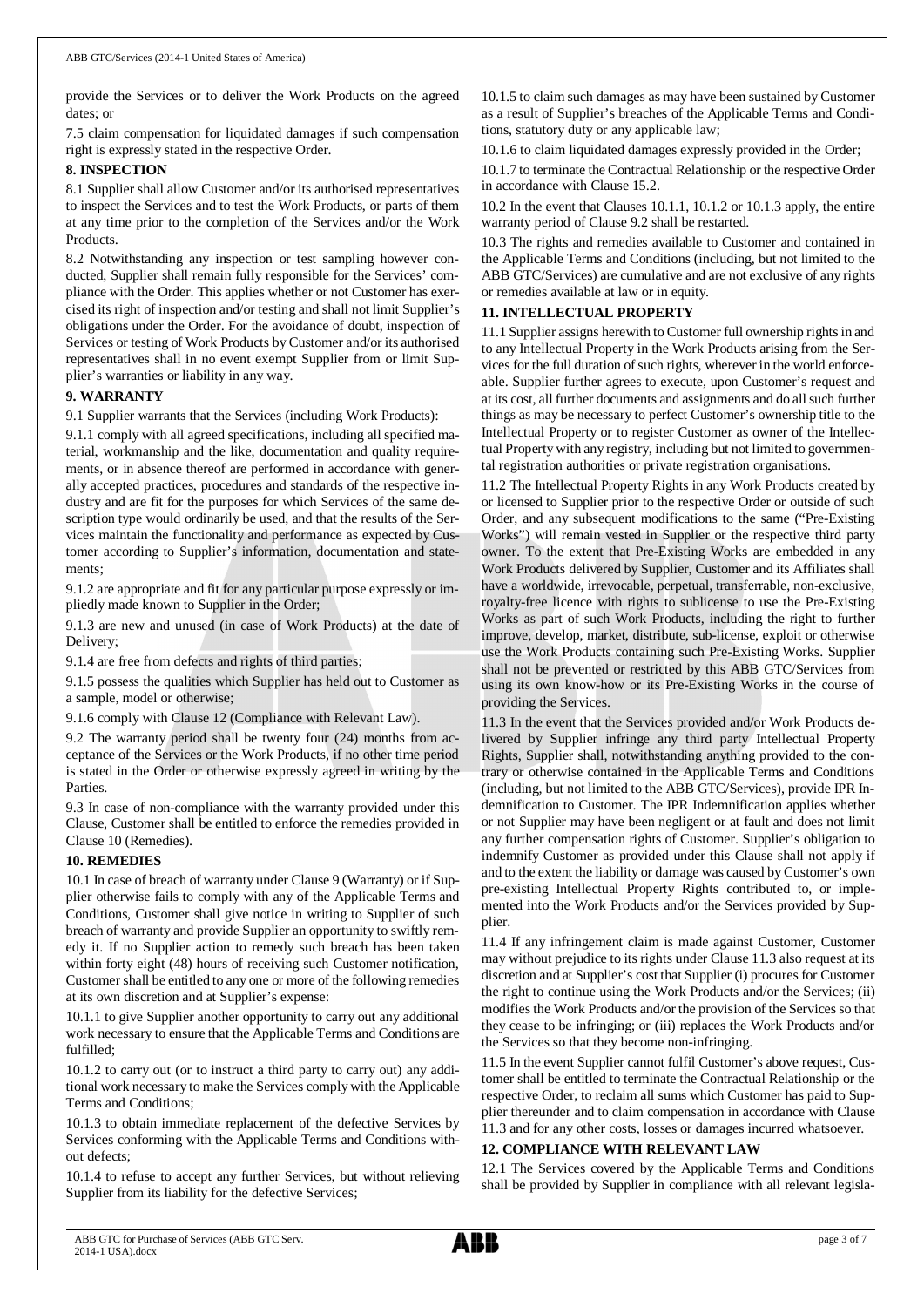tion, regulations, and codes of practice, guidance and other requirements of any relevant government or governmental agency applicable to Supplier. To the extent that such regulations are advisory rather than mandatory, the standard of compliance to be achieved by Supplier shall be in compliance with the generally accepted best practice of the relevant industry.

12.2 Each Party warrants that it will not, directly or indirectly, and that it has no knowledge that the other Party or any third parties will, directly or indirectly, make any payment, gift or other commitment to its customers, to government officials or to agents, directors and employees of a Party, or any third party in a manner contrary to applicable laws (including but not limited to the U. S. Foreign Corrupt Practices Act and, where applicable, legislation enacted by member states and signatories implementing the OECD Convention Combating Bribery of Foreign Officials), and shall comply with all relevant laws, regulations, ordinances and rules regarding bribery and corruption. Nothing in this ABB GTC/Services shall render either Party or any of its Affiliates liable to reimburse the other for any such consideration given or promised.

12.3 Either Party's material violation of any of the obligations contained in this Clause 12 (Compliance with Relevant Law) may be considered by the other Party to be a material breach of the respective Contractual Relationship between the Parties, and shall entitle such Party to terminate the Contractual Relationship with immediate effect and without prejudice to any further right or remedies under such Contractual Relationship or applicable law.

12.4 Notwithstanding anything to the contrary stated in any Applicable Terms and Conditions, Supplier shall, without any limitations, indemnify and hold harmless Customer from and against any claim, proceeding, action, fine, loss, cost and damages arising out of or relating to any such violation of the above mentioned obligations, the termination of the respective Contractual Relationship, and any noncompliance with export control regulations, and Supplier shall compensate Customer for all losses and expenses whatsoever resulting therefrom.

12.5 Supplier herewith acknowledges and confirms that it has received a copy of ABB's Code of Conduct and ABB's Supplier Code of Conduct or has been provided information on how to access the ABB Codes of Conduct online ([www.abb.com](http://www.abb.com/) – Integrity – Code of Conduct). Supplier agrees to perform its contractual obligations under the Applicable Terms and Conditions and the respective Contractual Relationship with substantially similar standards of ethical behaviour as stated in the above mentioned ABB Codes of Conduct.

12.6 Supplier and its sub-contractors must comply with the ABB Lists of Prohibited and Restricted Substances and with the reporting and other requirements regarding Conflict Minerals and all other employment, safety, health, environmental and quality requirements made available under [www.abb.com](http://www.abb.com/) – Supplying to ABB – Doing Business with ABB or otherwise and shall provide Customer with respective documents, certificates and statements if requested. Any statement made by Supplier to Customer (whether directly or indirectly, e. g. where applicable via the ABB Supplier Registration and Pre-Qualification System) with regard to materials used for or in connection with the Services and/or Work Products will be deemed to be a representation under the Contract.

12.7 Supplier represents and warrants that it is knowledgeable with, and is and will remain in full compliance with all applicable export and import laws, regulations, instructions, and policies, including, but not limited to, securing all necessary clearance requirements, export and import licenses and exemptions from, and making all proper filings with appropriate governmental bodies and/or disclosures relating to the provision of services, the release or transfer of goods, hardware, software and technology to non U.S. nationals in the U.S., or outside the U.S., the release or transfer of technology and software having U.S. content or derived from U.S. origin software or technology.

12.8 No goods or services included in the Services and/or Work Products shall originate from any company or country listed in any relevant boycott list issued by the authority in the country where the goods or services shall be used or an authority otherwise having influence over the equipment and material forming part of the Services and/or Work Products. If any of the Services and/or Work Products is or will be subject to export restrictions, it is Supplier's responsibility to promptly inform Customer in writing of the particulars of such restrictions.

12.9 Supplier shall indemnify and hold Customer harmless for all claims, demands, losses, damages, costs, fines, penalties, attorney's fees and all other expenses arising from export restrictions concealed by Supplier. With respect to export restrictions solely attributable to Customer's use of the Services and/or Work Products, the now said warranty shall only apply to the extent Supplier has knowledge of or reasonably should have been aware of such use.

12.10 Supplier must indicate the customs tariff numbers of the country of consignment for all Services and/or Work Products. For controlled Services and/or Work Products, the national export control numbers must be indicated and, if the Services and/or Work Products are subject to U.S. export regulations, ECCN or ITAR classifications. Proofs of preferential origin as well as conformity declarations and marks of the country of consignment or destination are to be submitted without being requested; certificates of origin upon request.

12.11 Supplier agrees to comply with all federal, state and local laws, executive orders, rules, regulations and ordinances which may be applicable to Supplier's performance of its obligations under the Contract and/or an Order. Supplier certifies to Customer that the items purchased hereunder were produced or performed in compliance with all applicable requirements of the Fair Labor Standards Act of 1938, as amended. Supplier shall comply, unless this transaction is exempt under applicable regulations, with all provisions of Executive Order 11246 of September 24, 1965, as amended, and with the relevant orders of the Secretary of Labor relating to Equal Employment Opportunity, and clauses thereby required are incorporated herein by reference. If the Contract or an Order is subject to government contracting mandates, Customer will so state on the face hereof, and if so stated, as a condition to its effectiveness, Supplier agrees to certify to Customer, by separate writing, that it complies with all government contracting requirements applicable to Customer, Supplier and the Work Products. **Supplier and its subcontractors shall abide by the requirements of 41 CFR 60– 300.5(a). This regulation prohibits discrimination against qualified protected Veterans, and requires affirmative action by covered prime contractors and subcontractors to employ and advance in employment qualified protected Veterans. Supplier and its subcontractors shall abide by the requirements of 41 CFR 60–741.5(a). This regulation prohibits discrimination against qualified individuals on the basis of disability, and requires affirmative action by covered prime contractors and subcontractors to employ and advance in employment qualified individuals with disabilities.**

## **13. CONFIDENTIALITY AND DATA PROTECTION**

13.1 Supplier is obliged to observe secrecy regarding any data or information acquired during the fulfilment of the Contract irrespective of whether such data or information relates to Customer, its Affiliates or their respective customers or suppliers ("Customer Data"). This includes in particular, but is not limited to, all technical or commercial know-how, drawings, specifications, inventions, processes or initiatives which are of a confidential nature. To safeguard this,

13.1.1 Supplier shall process or use Customer Data only in accordance with Customer's instructions and with all applicable laws and regulations; for the avoidance of doubt, processing in accordance with the Contract shall be considered to be an instruction from Customer;

13.1.2 Supplier shall not (i) use Customer Data for any other purposes than for providing the Services, or (ii) reproduce Customer Data in whole or in part in any form except as may be required to fulfil its obligations under the Contract; (iii) disclose Customer Data nor grant access to such data to any third party without Customer's prior written

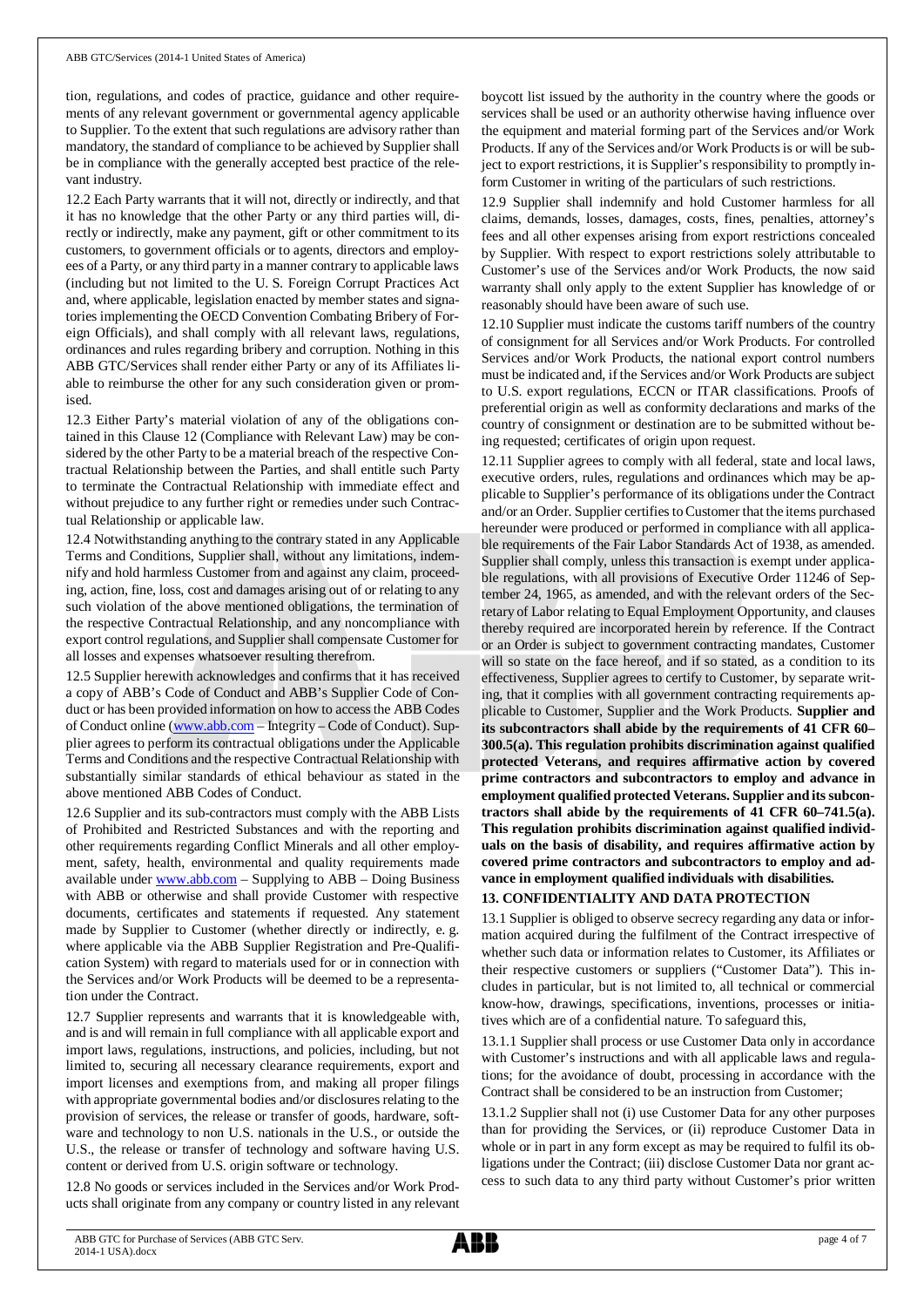consent; no third parties in the meaning of this provision are subcontractors approved by Customer;

13.1.3 Supplier shall take appropriate measures suited to the type of Customer Data to be protected (i) to prevent unauthorised persons from gaining access to data processing systems with which Customer Data are processed or used, (ii) to prevent data processing systems from being used without authorisation, (iii) to ensure that persons entitled to use a data processing system have access only to the data to which they have a right of access, and that Customer Data cannot be read, copied, modified or removed without authorisation in the course of processing or use and after storage, (iv) to ensure that Customer Data cannot be read, copied, modified or removed without authorisation during electronic transmission or transport, and that it is possible to monitor and establish to which bodies the transfer of Customer Data by means of data transmission facilities is envisaged, (v) to ensure that it is possible to monitor and establish whether and by whom Customer Data have been entered into data processing systems, modified or removed, (vi) to ensure that, in the case of commissioned processing of Customer Data, the data are processed strictly in accordance with the instructions of Customer, (vii) to ensure that Customer Data are protected from accidental or unlawful destruction or loss, (viii) to ensure that data collected for different purposes can be processed separately. Supplier shall document the implementation of the technical and organizational measures in detail and shall present this to Customer for review upon request. Where this review raises the need for amendments, these must be applied amicably;

13.1.4 Supplier shall ensure and prove that those members of its staff who may come into contact with Customer Data in the course of fulfilling their tasks are subject to the same obligation to confidentiality as applicable to Supplier. Supplier shall confirm this in writing upon Customer's request. Customer may verify compliance with the technical and organisational measures undertaken by Supplier any time upon reasonable notice;

13.1.5 The commissioning of subcontractors requires Customer's previous written consent. This applies also in those instances when one subcontractor is replaced by a subsequent one. The contracts awarded by Supplier to its subcontractors are to be formulated in such a manner that they meet the requirements regarding confidentiality and data protection agreed upon in the Contract. Supplier shall provide Customer with information on the essentials of such contracts and on the measures implemented by the subcontractors to fulfil their obligations regarding confidentiality and data protection. If requested by Customer, Supplier shall present its respective contractual documents for the former to examine. Supplier shall ensure that Customer has the same rights to monitor the subcontractors as Customer has to monitor Supplier. Subcommissions in the meaning of this provision do not include ancillary services ordered by Supplier from third parties which are not directly related to Customer, such as telecommunications services, maintenance and user support, cleaning, auditing or the disposal of data media. Even where ancillary services are taken from third parties, Supplier must however ensure confidentiality and undertake monitoring activities.

13.2 The obligation to confidentiality does not apply to such data (i) whose disclosure is required for the fulfilment of the Contract; (ii) which are publicly known at the time Supplier receives them or which subsequently become publicly known through no action of Supplier itself; (iii) which were already known to Supplier prior to its initial activity for Customer and for which no duty to observe secrecy applies; (iv) which is made accessible to Supplier by third parties and for which no duty to observe secrecy applies or (v) which Supplier is obliged to disclose by mandatory law or by legally binding instruction of a court of law or a public authority. Insofar as Supplier wishes to invoke one of the above exceptions, the burden of proof for the existence of the factual preconditions for such exception shall lie with Supplier.

13.3 Supplier shall not retain any Customer Data for longer than necessary to carry out the Services or than determined by Customer. Immediately after termination of the Contract or at any time on Customer's demand, Supplier shall, at the choice of Customer, immediately deliver to Customer all copies of such data provided by Customer to Supplier for the purposes of the Contract or received otherwise by Supplier while carrying out the Services and/or delete securely all Customer Data from its database. Supplier shall certify to Customer that it has not retained any copies of Customer Data with a written confirmation of destruction. Such confirmation shall be signed by duly authorized signatories of Supplier.

13.4 With regard to any data or information belonging to Customer or its Affiliates relating to an identified or identifiable individual or legal entity or any other entity which is subject to applicable data protection or privacy laws and regulations or being qualified as Personally Identifiable Information within the meaning of the applicable laws ("Personal Data"), Supplier will comply with all applicable data protection and privacy laws and regulations. In addition to the other stipulations in this Clause 13 the following applies:

13.4.1 Supplier shall not process Personal Data in or transfer Personal Data to a country with a level of data protection that is not at least equivalent with the level of data protection that applies within the country of origin of the Personal Data without Customer's prior written consent. Upon Customer's request and where required by applicable law, in particular if Customer or its Affiliates are located in Switzerland or in a country which is a Member State of the European Union (EU) or another signatory to the Agreement on the European Economic Area (EEA), Supplier agrees to enter into a separate data transfer agreement (EU Standard Contractual Clauses/Swiss Data Processing Agreement) with Customer and/or its Affiliates for the transfer of Personal Data to third countries.

13.4.2 Supplier shall inform Customer without delay about serious incidents arising in the course of normal operations, suspicions of breaches of data privacy or other irregularities regarding the processing of Customer's or its Affiliates' Personal Data. In such cases Supplier and Customer shall agree on the further handling of the Personal Data. Supplier shall inform Customer without delay about checks performed and measures taken by a supervisory authority. This also applies regarding investigations into administrative or criminal offences.

13.4.3 Supplier will comply with any request by Customer to access, correct, block or delete Personal Data insofar as Customer is obliged to such request by law.

13.4.4 In case the legislation of a country in which Supplier provides its Services to Customer or its Affiliates requires a contract governing data privacy topics which are not covered by this Clause 13, Supplier agrees to enter into such contract.

13.5 Supplier agrees that Customer shall be allowed to provide any information received from Supplier to any other ABB Affiliate.

13.6 The obligation to Confidentiality and Data Protection exists for an indefinite period of time and therefore this Clause 13 shall survive the expiration or termination of the Contract for any reason.

## **14. LIABILITY AND INDEMNITY**

14.1 Without prejudice to applicable mandatory law, Supplier shall compensate/indemnify Customer for all damages and losses in connection with the Services whether or not Supplier may have been negligent or at fault (i) for Supplier's breaches of the Applicable Terms and Conditions, and (ii) for any claim, except for IPR Indemnification for which Clause 11 (Intellectual Property Right Infringements) exclusively applies, made by a third party (including employees of Supplier) against Customer in connection with the Services and to the extent that the respective liability, loss, damage, injury, cost or expense was caused by, relates to or arises from the Services delivered by Supplier and/or its

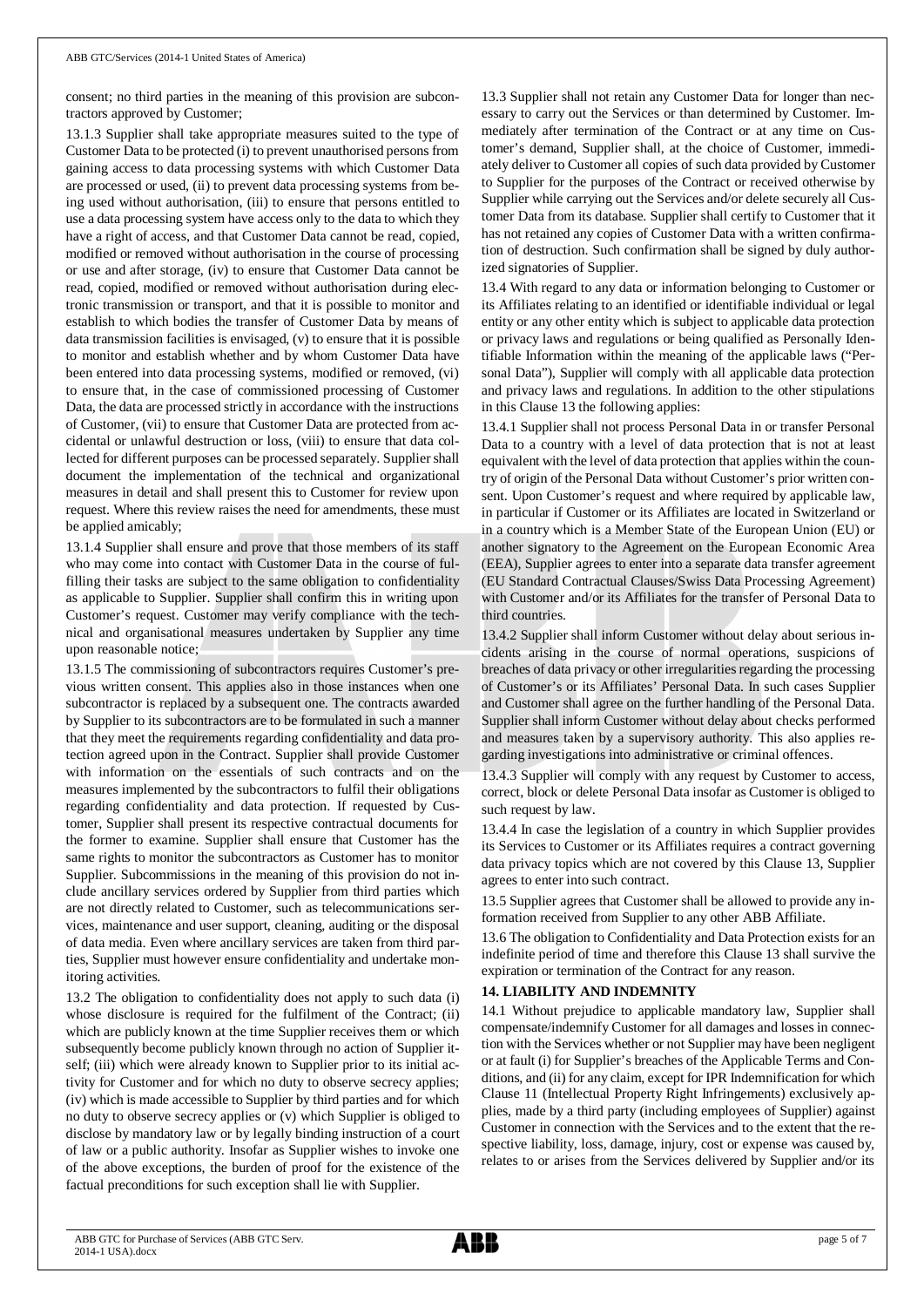sub-contractors. Upon Customer's request Supplier shall defend Customer against any third party claims arising out of or in connection with the Services.

14.2 Supplier shall be responsible for the control and management of all of its employees, its suppliers and/or its sub-contractors, and it shall be responsible for the acts, omissions, negligence or obligations of any of its employees, suppliers and/or sub-contractors, its agents, servants or workmen as fully as if they were the acts, omissions, negligence or obligations of Supplier.

14.3 The provisions of this Clause 14 (Liability and Indemnity) shall survive any performance, acceptance or payment pursuant to this ABB GTC/Services and shall extend to any substituted or replacement Services delivered by Supplier to Customer.

14.4 Unless otherwise expressly stated in the respective Order, Supplier shall maintain in force, and upon request provide evidence of, adequate general liability insurance, statutory worker's compensation/employer's liability insurance and where applicable goods transit insurance with reputable and financially sound insurers. Nothing contained in this Clause 14 (Liability and Indemnity) shall relieve Supplier from any of its contractual or other legal liabilities. The insured amount cannot be considered nor construed as limitation of liability.

14.5 Customer reserves the right to set off any claims under the Order against any amounts owed to Supplier.

#### **15. TERM AND TERMINATION**

15.1 The Contractual Relationship between the Parties or an Order placed under the ABB GTC/Services may be terminated for convenience in whole or in part by Customer upon giving Supplier thirty (30) calendar days written notice, unless otherwise expressly stated in the relevant Order. In such event Customer shall pay to Supplier the value of the already performed Services and proven direct costs reasonably incurred by Supplier for the unperformed Services, however in no event more than the agreed purchase price for the Services under the respective Order. No further compensation shall be due to Supplier. Compensation for any expenditures and materials made with regard to the unperformed Services shall be expressly excluded.

15.2 In the event of Supplier's breach of the Applicable Terms and Conditions, such as e. g. a breach of warranty, Customer shall be entitled to terminate the respective Contractual Relationship or an Order placed under the ABB GTC/Services if Supplier fails to take adequate and timely actions to remedy a breach as requested by Customer in accordance with Clause 10 (Remedies). In such event, Customer shall have no obligation to compensate Supplier for the already performed Services and Supplier shall be obliged to pay back to Customer any remuneration received from Customer for the performed Services.

15.3 Customer shall have the right to terminate the Order and/or Contractual Relationship with immediate effect forthwith by notice in writing to Supplier in the event that an interim order is applied for or made, or a voluntary arrangement approved, or a petition for a bankruptcy order is presented or a bankruptcy order is made against Supplier or any circumstances arise which entitle the court or a creditor to appoint a receiver, administrative receiver or administrator or to present a winding-up petition or make a winding-up order or other similar or equivalent action is taken against or by Supplier by reason of its insolvency or in consequence of debt.

15.4 Upon termination Supplier shall immediately and at Supplier's expense safely return to Customer all respective Customer property (including any documentation, data, and applicable Intellectual Property) and Customer information then in Supplier's possession or under Supplier's control and provide Customer with the complete information and documentation about the already performed Services.

### **16. FORCE MAJEURE**

16.1 Neither Party shall be liable for any delay in performing or for failure to perform its obligations under a respective Order if the delay or failure results from an event of "Force Majeure". For clarification, Force Majeure means an event that was not foreseeable by the affected Party at the time of execution of the respective Order, is unavoidable and outside the control of the affected Party, and for which the affected Party is not responsible, provided such event prevents the affected Party from performing the obligations under the respective Order despite all reasonable efforts, and the affected Party provides notice to the other Party within five (5) calendar days from occurrence of the respective event of Force Majeure.

16.2 If an event of Force Majeure occurs which exceeds thirty (30) calendar days either Party shall have the right to terminate the relevant Order forthwith by written notice to the other Party without liability to the other Party. Each Party shall use its reasonable endeavours to minimise the effects of any event of Force Majeure.

#### **17. ASSIGNMENT AND SUB-CONTRACTING**

17.1 Supplier shall not assign, transfer, or encumber an Order or any parts thereof (including any monetary receivables from Customer) without prior written approval of Customer.

17.2 Customer may at any time assign, transfer, encumber, sub-contract or deal in any other manner with all or any of its rights or obligations under the respective Order and/or the Applicable Terms and Conditions to any of its own Affiliates.

#### **18. NOTICES**

Any notice shall be given by sending the same by registered mail, courier, fax or by e-mail to the address of the relevant Party as stated in the Order or to such other address as such Party may have notified in writing to the other for such purposes. E-mail and fax expressly require written confirmation issued by the receiving Party. Electronic read receipts may not under any circumstances be deemed as confirmation of notice. Electronic signatures shall not be valid, unless expressly agreed in writing by duly authorised representatives of the Parties.

## **19. WAIVERS**

Failure to enforce or exercise, at any time or for any period, any term of the Applicable Terms and Conditions does not constitute, and shall not be construed as, a waiver of such term and shall not affect the right later to enforce such term or any other term herein contained.

#### **20. GOVERNING LAW AND DISPUTE SETTLEMENT**

20.1 The Contractual Relationship and/or the Applicable Terms and Conditions (including, but not limited to the ABB GTC/Services) shall be governed by and construed in accordance with the laws of the State of New York, including the Uniform Commercial Code adopted therein, but excluding the provisions of the United Nations Convention on Contracts for the International Sale of Goods, and excluding New York law with respect to conflicts of law.

20.2 For domestic dispute resolution matters, whereby Customer and Supplier are registered in the same country, any dispute or difference arising out of or in connection with the Contractual Relationship and/or the Applicable Terms and Conditions (including this ABB GTC/Services), including any question regarding its existence, validity or termination or the legal relationships established thereby, which cannot be settled amicably, shall be submitted to the jurisdiction of the State Courts of New York or the U. S. District Court for the southern District of New York.

20.3 For cross border dispute resolution matters whereby Customer and Supplier are registered in different countries, unless agreed otherwise in writing between the Parties, any dispute or difference arising out of or in connection with the Contractual Relationship and/or the Applicable Terms and Conditions (including this ABB GTC/Services), including any question regarding its existence, validity or termination or the legal relationships established thereby, which cannot be settled amicably, shall be finally settled under the Rules of Arbitration of the International Chamber of Commerce by three arbitrators appointed in accordance with the said Rules. The place of arbitration shall be the location where Customer is registered, unless otherwise agreed in writing. The language of the proceedings and of the award shall be English. The decision of the arbitrators shall be final and binding upon both Parties,